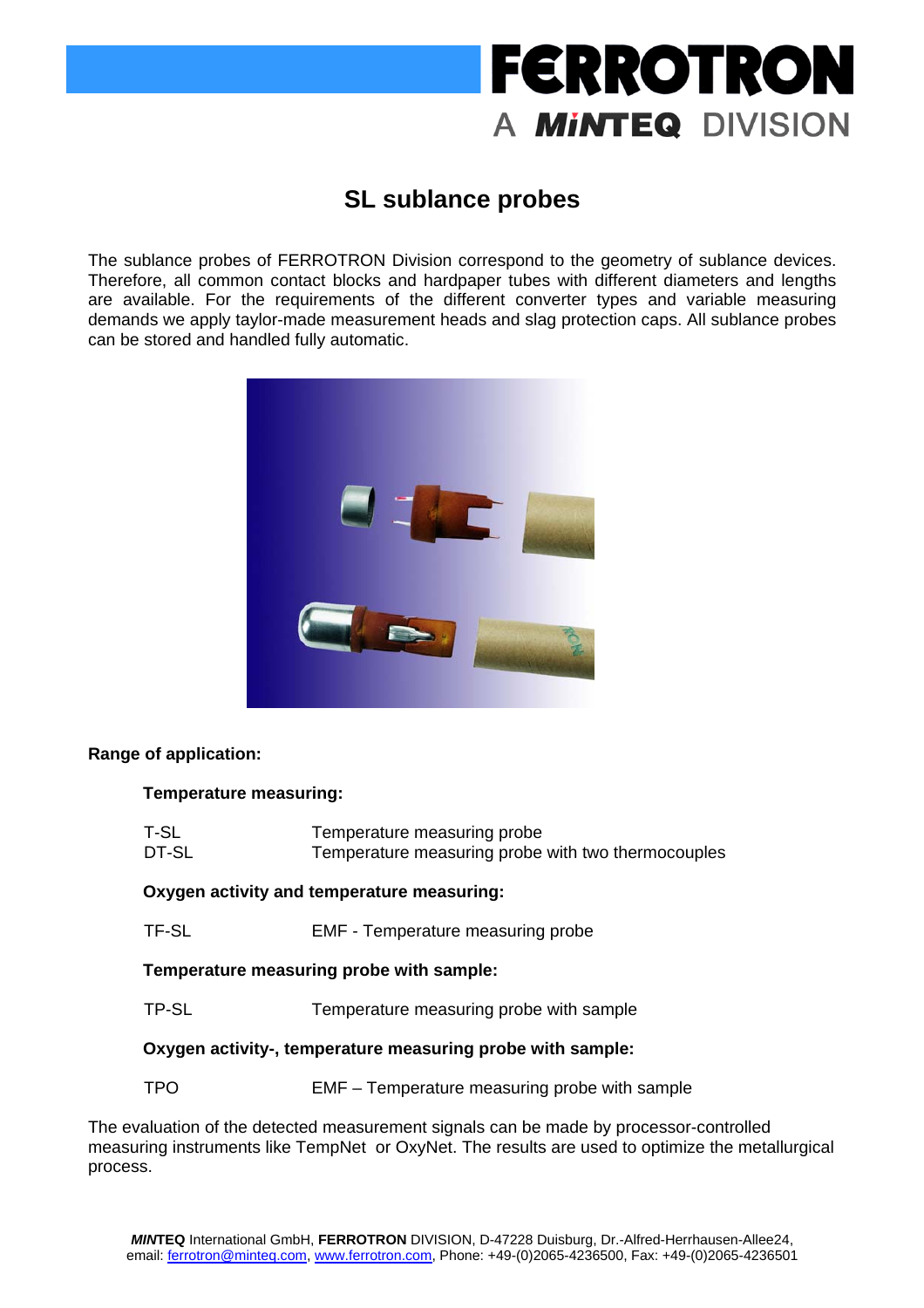## **FERROTRON** A **MINTEQ** DIVISION

#### **Description of the sublance probes**

#### **T-SL and DT-SL**

The T-SL and DT-SL probes detect the temperature of the liquid steel. By using two thermocouples in the measuring head, the measurement is very safe and leads an readout above 98%.

#### **Technical data**

| Thermocouple:  | T-SL: Pt 30 Rh-Pt 6 Rh (Type B), other on request<br>DT-SL: 2 x Pt 30 Rh-Pt 6 Rh (Type B), other on request |
|----------------|-------------------------------------------------------------------------------------------------------------|
| Contact piece: | depending on the sublance device                                                                            |
| Dimensions:    | correspond to the geometry of the sublance device                                                           |

#### **TF-SL Probe**

The TF-SL sublance probe detects the EMF- and temperature values of the liquid steel. Based on this information the activity of oxygen can be calculated, which leads to the contents of Carbon.

#### **Technical data**

| EMF-cell:      | $ZrO2$ (MgO stabilised), tube crucible,<br>$Cr/Cr2O3$ -reference material |
|----------------|---------------------------------------------------------------------------|
| Thermocouple:  | Pt 30 Rh-Pt 6 Rh (Type B), other on request                               |
| Contact piece: | depending on the sublance device                                          |
| Dimensions:    | correspond to the geometry of the sublance device                         |